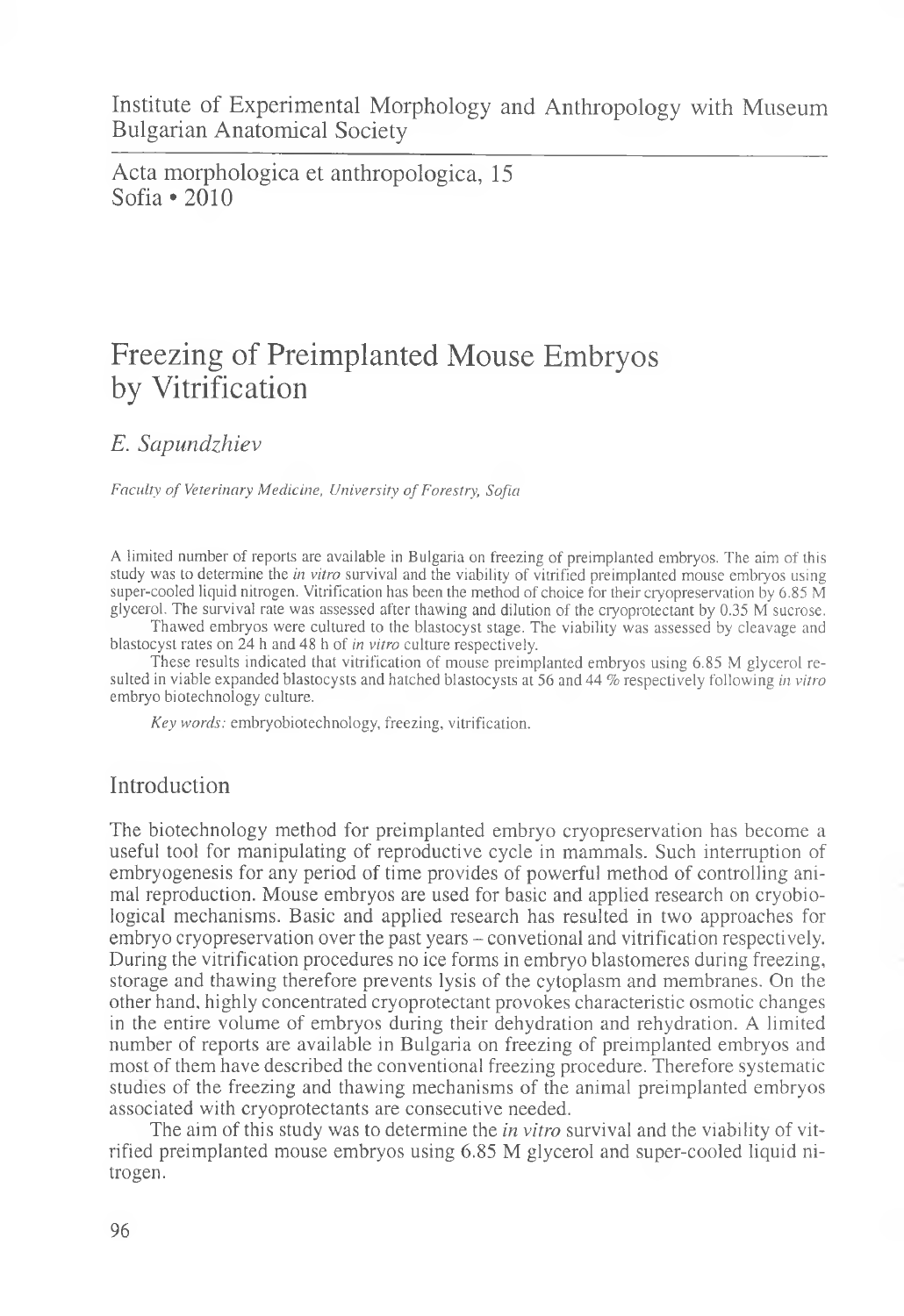#### Materials and Methods

The hormonal stimulation and estrus synchronization of 7 BALBc fertile donors was done by PMSG and HCG treatment described previously. The embryos were collected at 8-12 blastomers on 3 day after mating by forceps of the oviduct. The mice were in general narcosis and the ethical principles and legal requirements for the welfare of the animals were kept at embryo recovering. The manipulating medium (MM) was Krebs-Ringer solution with 20 % fetal calf serum supplement. The freezing medium (FM) was prepared by addition of 6.85 M glycerol to MM. The embryos in a group were placed and frozen in 0.5 ml straws (IMV, Cassue, France) by direct transfer in liquid nitrogen at -196°C. They were thawed by immersing of the straws in water bath at 38°C for 1 min. For cryoprotectant diluted medium (DM) 0.35 M sucrose was added to FM. The embryos were *in vitro* cultured in 5% CO, incubator at 38°C in Dulbecko medium.

## Results and Discussion

The results of the experiments, in which collected preimplanted mouse embryos at early morula stage were vitrified then thawed and cultured *in vitro,* are summarized in Table 1.

A total of 176 mouse embryos were collected but 24 of them (Fig. 1-1) were retarded or degenerated and eliminated of the trials. The experimental 152 embryos in early morula stage of development (Fig. 1-2) with expanded blastomers and intact zona pelucida were assesed morphology normal and divided in 2 groups.

The first group of embryos was estimated as proper for the freezing program. After vitrification and following thawing procedure of 138 embryos the blastomers were contractive and zona pellucida was intact at 113 embryos (Fig. 1-3) and they were morphologically evaluated as saved. Dilution of the cryoprotectant indicates initial shrinkage and subsequent swelling to the normal isotonic volume (Fig. 1-4). A sign of zona pellucida hardening was also observed which reduced permeability of the cryoprotectant. Nevertheless the procedure decreased the survival rate and 96 embryos showed rehydration of the blastomers. The results of *in vitro* embryo culture demonstrates on 24 h and 48 h comparable saved viability and efficiency of about 56 and 44 % respectively (Fig. 1-5 and 1-6). It is also showed that gene expression and development of mouse embryos were preserved after vitrification procedure like mouse pronuclear zygotes [2].

As control group 14 of them were only cultured without applying on the freezing program. Their viability was 86% on 24 h of cultivation at blastocyst stage (Fig. 1-7) and 71% on 48 h at expanded or hatched blastocyst (Fig. 1-8) respectively.

In comparison similar results have been reported when the same protocol was applied to mouse and bovine embryos [4, 6]. On the other hand an alternative vitrification solutions and procedures have reported alternative success [1, 5, 8]. Using of ethylene glycol vitrification solution and propanediol may be especially appropriate for

| Methods       | Treated | Survived embryos |              | Viable embryos |              |
|---------------|---------|------------------|--------------|----------------|--------------|
|               | embryos | normal after     | normal after | 24 h culture   | 48 h culture |
|               |         | thawing          | dilution     | in vitro       | in vitro     |
|               |         | (0)              | (%)          | (%)            | (%)          |
| Vitrification | 138     | 113(82)          | 96(70)       | 78 (56)        | 61(44)       |
| Nonvitrified  |         |                  |              | 12 (86)        | 10 (71       |

Table 1. Survival and viability of vitrified preimplanted mouse embryos

7 Acta morphologica et anthropologica, 15 97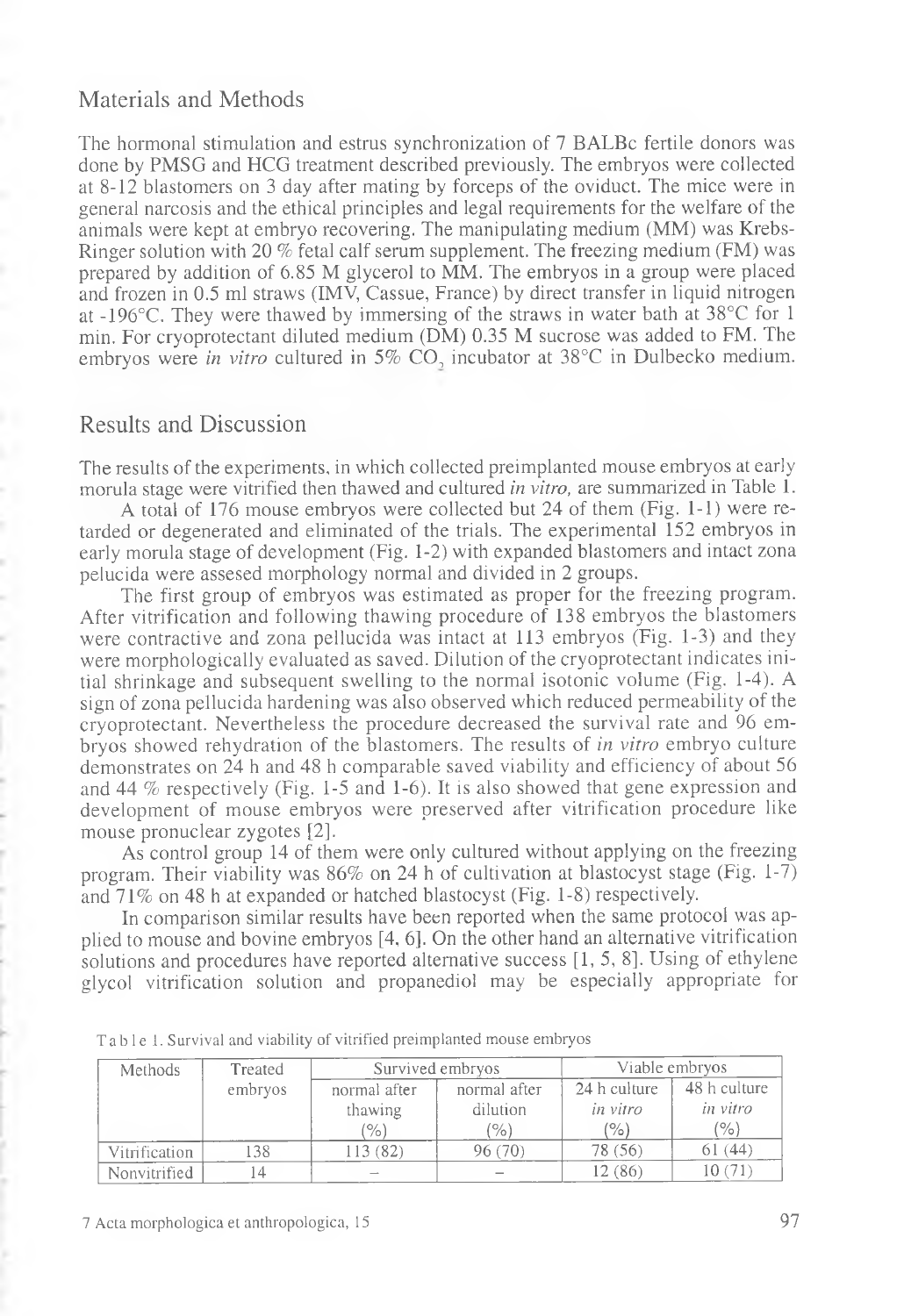

Fig. 1. Mouse preimplanted embryos exposed on vitrification and nontreated 1-1 - retarded embryos; 1-2 - normal early morula stage; 1-3 - embryos after vitrification; 1-4 - vitrified embryos after dilution;  $1-5$  - cultured vitrified embryos 24 h;  $1-6$  - cultured vitrified embryos 48 h;  $1-7$  cultured nontreated embryos 24 h; 1-8 - cultured nontreated embryos 48 h

preimplanted embryos that exhibit limited permeability to glycerol [7]. Comprehensive vitrification protocol can outline its role among assisted reproductive technologies in human [3].

## Conclusion

The current research demonstrates fundamental cryobiological approach aiming prevention of the deleterious effects of chemical toxicity and intracellular freezing of the living cells. The vitrification protocol saves the survival rate and viability of mouse preimplanted embryos in authentic value. However, more precise biology experiments as well as numerous embryo species are required for determination of the optimal mammal embryos vitrification procedure.

#### References

- 1. B a g i s, H., H. S ag i r ka у a, H. O. M e r c an, A. D i nn у e s. Vitrification of pronuclear-stage mouse embryos on solid surface (SSV) versus in cryotube: comparison of the effect of equilibration time and different sugars in the vitrification solution. - Mol. Reprod. Dev., 67, 2004, 186-192.
- 2. Dhali, A., V. M. Anchamparuthy, S. P. Butler, R. E. Pearson, I. K. Mullarky, F. C. Gwazdauskas. Gene expression and development of mouse zygotes following droplet vitrification. - Theriogenology, 68, 2007, 1292-1298.
- 3. K u w a y a m a, M. Highly efficient vitrification for cryopreservation of human oocytes and embryos: The Cryotop method.  $-$  Theriogenology, 67, 2007, 73-80.